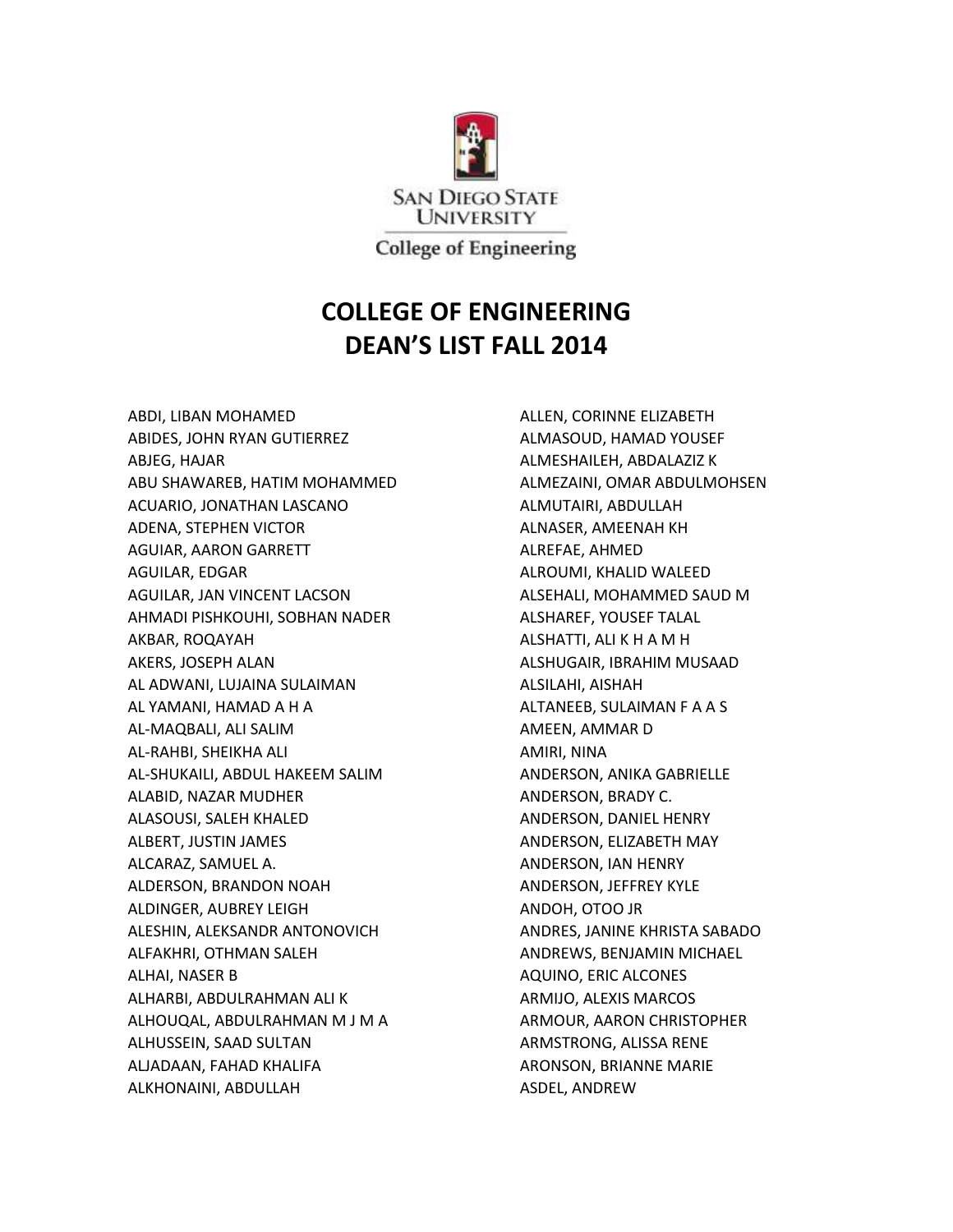ASUCAN, MELIA UILANI ATTAR, FAHMY ATUK, BURAK AVILA, JOEL EXZAELT AVLANI, NICHOLAS PRANAY AYBAR, NICHOLAS ANDREW AYOUB, JAD BACH, GABRIEL JOHN BAGGETT, TRAVIS AUSTIN BAILEY, AUSTIN COLE BALDEVARONA, GARY SANTIAGO BALDWIN, ELAINA ROSE BALICOCO, JOHN PATRICK BERMUDO BANNER, BRYCE R BARBOD, CHRISTOPHER DARIUS BARR, JEFFREY JOHN BARRIO, JEFFREY MATTHEW BAUTISTA, ARCHANGHEL YEC YEC BAUTISTA, JOEL SINLAO BEARDEN, JUSTIN WAYNE BEEGHLY, CORY JAMES BELLAS, JOSEPH ROBERT BENNETT, SEAN PAUL BERGER, KELSEY ELIZABETH BERGHEIMER, DYLAN DAVID BERMUDEZ, JULIA NICOLE BERNARTE, CHANEL LEE BLACKERBY, DOUGLAS JOHN BLASKE, JOHN DOMINIC BLOOM, DANIEL ALAN BONE, RYAN CHRISTOPHER BREHE, KEVIN THOMAS BRINSKO, JOHN CHRISTOPHER BRIONES-COLMAN, BENJAMIN THOMAS BROOKMAN, WESLEY ARTHUR BROTON, KELLY FRENCH BROTON, KENDALL FRENCH BROWN, SEAN MICHAEL BROWNING, ERROL KENNETH BRYANT, AARON JAMES BRYSON, DONALD MCKENZIE BUCKEL, MICHAEL KEVIN BURGONI, CAMERON LEE BURKE, KAYLAN PAULINE BURT, MARK IAN

BUSTILLOS, JORGE SAMUEL BUSTOS, LORENZO KIE CABALLERO, DYLAN MARK CABALUNA, ERICA JANE PANGILINAN CABEBE, ASHLEY MARIE CABRERA, CARESSE MATANGGA CAHILL, JAMES ETHAN CAIRNS, HOUSTON RYAN CALLAHAN, THOMAS RYAN CAMPBELL, CARI MAY CANONGO-LARIOS, ERASMO CAO, HY DANG CAPLAN, JEREMY KILO-HANA CARDONA SANCHEZ, DAVID ALEJANDR CARRILLO, MARICRUZ HENKEL CARSON, ANDREW WESLEY CASHMAN, JOSEPH HUNTER CASTELLANO, CAMERON MICHAEL CASTRO, ALEJANDRO CERVANTES, ALEJANDRO CHAMPLIN, PARKER SCHWARZ CHAN, LANDY CHANTRILL, DANE MICHAEL CHAPMAN, CHRISTIAN JAMES CHAY, PONNAREAY CHILDERS, WILLIAM ALBERT CHIN, SARAH ELIZABETH CHIU, ANTHONY CHOI, JIN YOUNG CHRISTOPHER, COLIN MARTIN CLAUDEANOS, RYAN HENRY CLAY, ROBERT JAMES COLLANTES, ELENA COLMENERO, ALPHONSO R CORBIN, RICHARD JAMES COSENTE, GRECO NELMIDA COTNER, GRANT ARTHUR CRUZ, KEVIN CUBBISON, ETHAN REESE CUI, JIALIN CURRIER, TODD JOHN CURRY, STEVEN RECASAS CUSTODIA, JORDAN R CUSTODIO, RANDY LAI DANERI, DUSTIN ANTHONY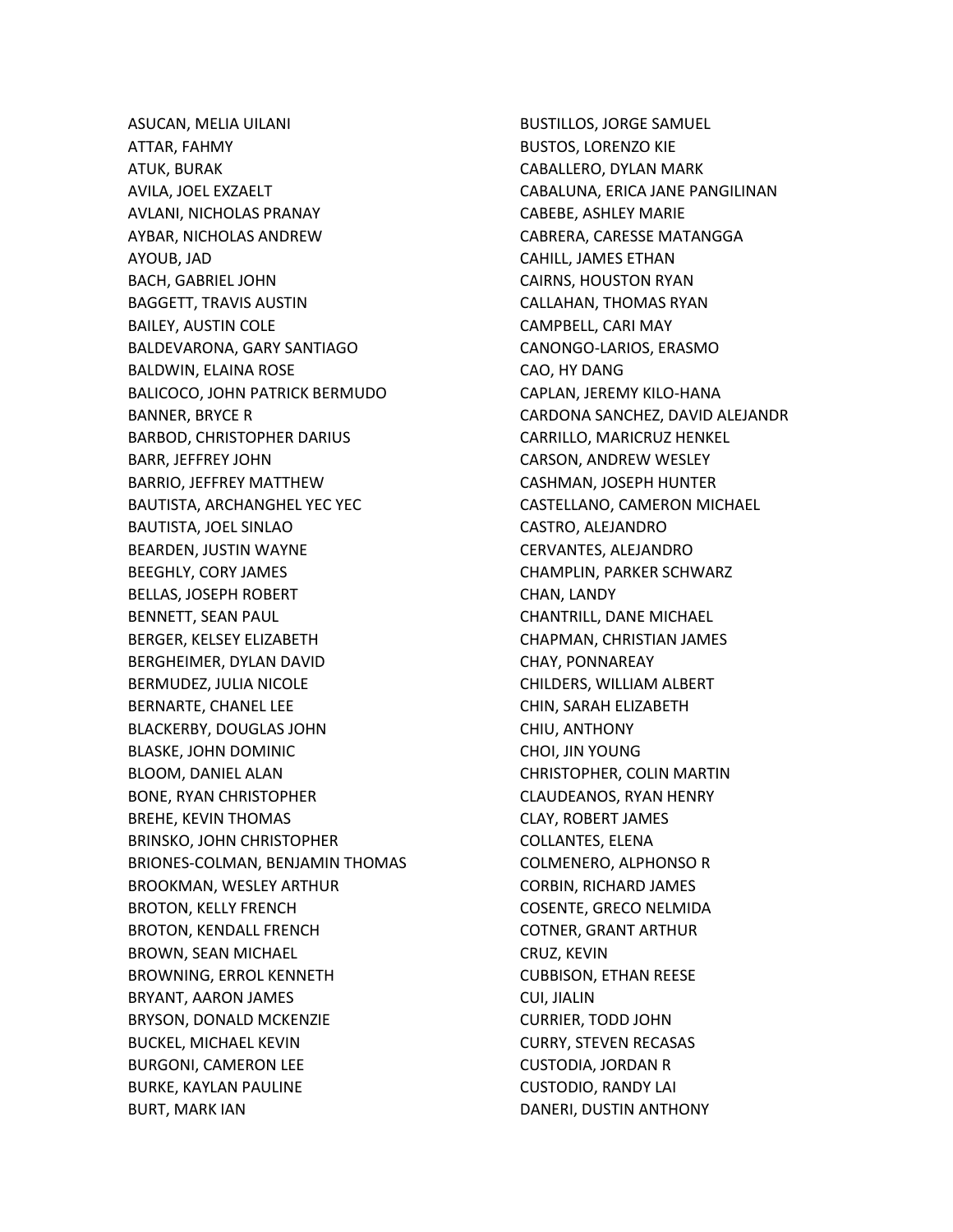DANNER, ANDREA SUE DARROW, MATTHEW JOSEPH DAVILA, ALEJANDRO RAFAEL DAVIS, HALEY ANTONIETTE DAVISSON, MARTIN EDWARD DEFEVER, DANIEL STUART DELGADO, AARON JACOB DELGADO, ANTHONY RAY DELGADO, JUAN HUMBERTO DEUTSCH, JOHN JOSEPH DI PAOLO YORLANO, GIANFRANCO DILLON, BRETT JACKSON DILLON, ZAKARY JACOB DOAN, KENNY KHANH DOWLING, PETER SEBASTIAN DRAPER, MARSHALL AARON DUBOSE, SARAH LYNN DUNAVENT, ANDREW MICHAEL I EAKIN, JASON ERIC EBANKS, ELIJAH MAX EDGEWORTH, MATTHEW JAMES ELACIO, ACE BARRERA ELKASSIS, YOUSEFF GEORGES ELLIS, MICHAEL CHRISTOPHER ENGH, STEVEN VICTOR ENOS, LAUREN NICOLE ENRIQUEZ, NICO SALCEDO ERMOLAEVA, NATALIA ESPINOZA, JESUS ESQUER, VALENTINA ESQUIVEL, MICKEL EVERT, STEVEN ANTHONY FABILA, KYLAN DANIEL FAKHRRIDDINE, ALI MOHAMMAD FATCHETT, RYAN LOUIS FENWICK, CONNOR W FERRELL, ALEXANDRA LYNN FIGUEROA, HECTOR ALFONSO FILANC, MICHELLE NICOLE FISCHER, MICAH JAMES FISK, DUSTY M. FLORES, OMAR EDUARDO FOHNE, JAREB WAYNE FORSYTHE, AEON STARR FOSTER, DANIEL EDWARD

FOWLER, ZACHARY LEE FOX, LIONEL PHILLIPS III FRAZIER, DAVID MATHEW FRIAS, TOBY JULIAN FRIEDMAN, ALEX MICHAEL FRISBY, AUSTIN ALLAN FRUNER, ALBERT FRANCIS GALLIGAR, JARED JOSEPH GAMALA, YESSIKA KASSANDRA GANEM HAKA, VAUGHN ALEXANDER GARABEDIAN, ALEXANDER GREGORY GARCIA-OLIVO, BERNABE GARDNER, IAN MCRAE GARLAND, AIDAN CHAPMAN GARZA, CHRISTOPHER LEE GATES, RYAN SHELTON GEOGHEGAN, JEFFREY SCOTT GEORGE, FADI SABAH GERARDO, PATRICK CRISTOBAL GERSON, MARLON SANTOS GIL-MARROQUIN, CARLOS GILLETTE, MELISSA ELIZABETH GLASPER, ADONIS ESAHI GONZALEZ, ANGELA-MARIE PUANANI GOODRIE, ZACHARY JAMES GRANT, RYAN GRAZIANO, JENNIFER LYNN GREPO, PHILIPPE GUERRA, SAMANTHA JOSEFINA GUEVARA PEREZ DE TUDELA, JAVIER GUTIERREZ, CRISTIAN RENE GUTIERREZ, PATRICIO GUTIERREZ, RONALD ALEXANDER HADDOCK, CHRISTINA LOUISE HADZICKI, TYLER JOSEPH REX HAGHGOUY, SEYED SHERVIN HALLETT, REID HARTLEY HAMMITT, DUNCAN MILNE HARDIN, JOSHUA HENDERSON HARRISON, NATHAN JAMES HATTESOHL, PAIGE MARIE HAUS, CHRISTIAN SCOTT HEID, KAITLYN REBECCA HERNANDEZ, EMETERIO HERNANDEZ, EMMANUEL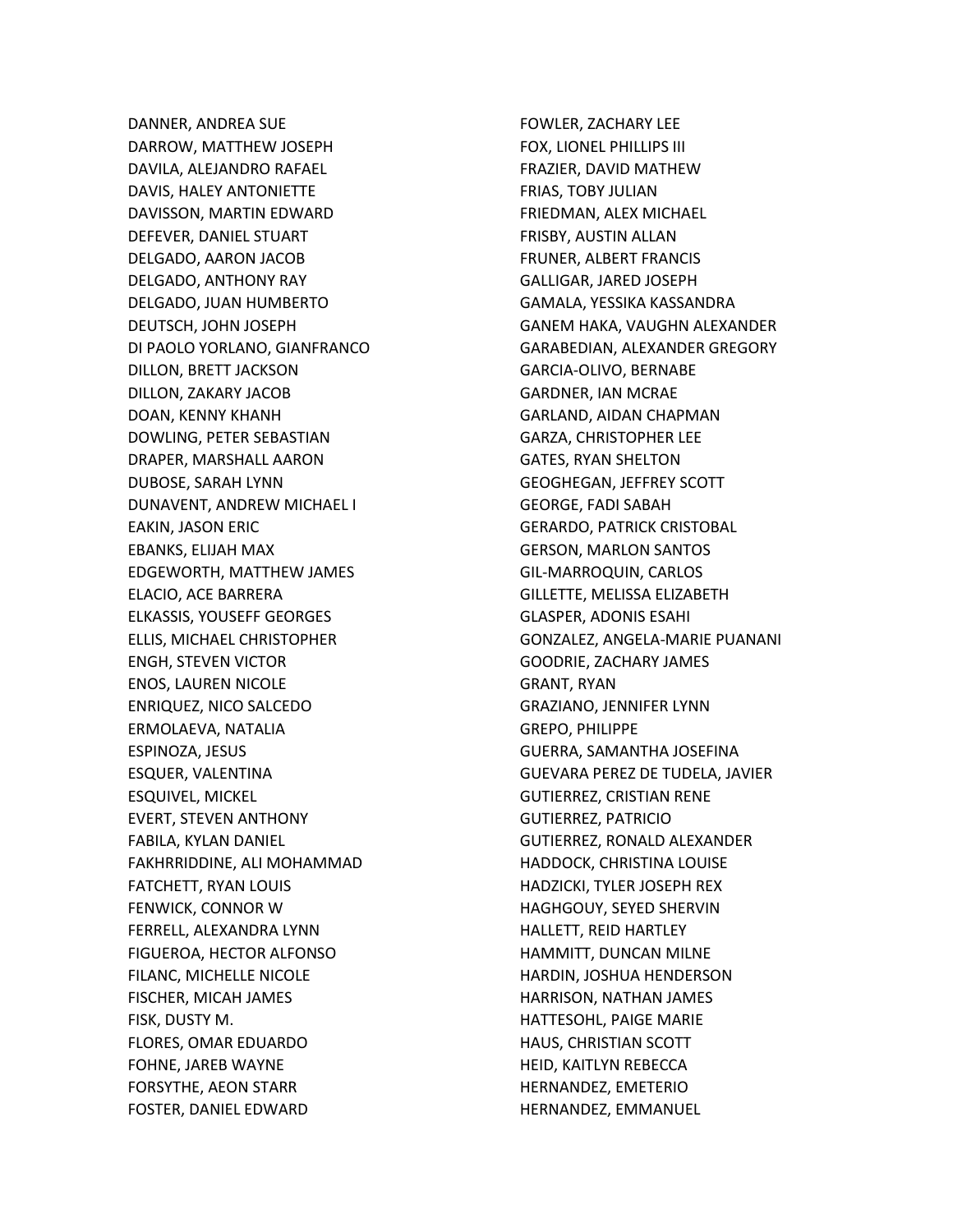HERRERA, GINO MANALO HILL, JARED DAVID HIRST, BRIAN FLETCHER HMEIDAN, NASSIM NAIM HO, HARRY HUYNH HOFFERT, KEVIN J HONG, PETER ALAN HOPKINS, CAMERON JAMES HUNT, BRANDON CHRISTOPHER HUNTER, JAROM HERB HUYNH, JULIANNE IBRAHEEM, ANNAN INDERWIESCHE, TYLER CHARLES JABBORA, JAKE DONALD JAUHAL, NEIL DAVID JENSEN, WILLIAM WESLEY JOHNSTONE, IAN MATTHEW JONES, BRANDON MAXWELL JORDI, SAMUEL RAPHAEL KAKO, EMIL SAM KALOTY, HARMAN KARABIN, VLADIMIR KARATEKELI, BURAK NURI KAYHAN, KORAY KHAN, ISRAA MIRIUM KHANFIR, MOEZ KLOSSNER, JEREMY MICHAEL KNOLLE, SAMANTHA LEE KNOX, ELIZABETH JANE KONRAD, KALEIKAUMAKA RAINER KOVACH, ANDREW WILLIAM KROE, MATTHEW REID KROPP, BRANDON MICHAEL KUCZKA, STEPHEN MICHAEL JR. KURASHIMA, KENT MINORU KUTZLER, ANDREW CHARLES LAMB, DYLAN AUSTIN LANDEROS, BENJAMIN LANE, EMILY SUE LANGE, GRAYSON ALAN LANGTRY, AIDAN DANIEL LAURENDINE, MICHELLE ANN LAWLESS, ZACHARY WELLS LAWSON, CHARLES ROBERT LE REVEREND, AUDREY FRANCOISE J LE, DENNIS LEANO, ALEX JOSE LEE, ALEX LEE, JOHN LELJA, ANDREW WAYNE LENZ, BRIAN PATRICK LEON, ZACHARY ROBERT LEPETRI, ANDREW MICHAEL I LEUTHARD, ALAN ROBERT LEVIN, VLADIMIR MICHAEL LEWIS, ALEXANDER KELLEY LI, YUANZHI LIGHTMAN, MAXWELL ASHER LIM, DELONG LIN, LEYU LINE, AARON PATRICK LINH, VA TAT LINTAG, JONATHAN FERNANDEZ LIU, AARON YUNG SHENG LOBUE, JONATHAN PERRY LONG, DANIEL ROBERT LONGI, VITTORIO LOPEZ, JESUS ISIDRO LOPEZ, ROBERT JOSEPH LOUIE, MATTHEW LUNA, MARK ALEXIS JR LYONS, BRANDON DANIEL LYONS, RYLAND MICHAEL MAKEDONSKI, ALEXANDER GEORGE MAKOWSKI, KRISTIN JEANETTE MANCINI, JAKE TAYLOR MANGLICMOT, MICHAEL ALFONSO MANNS, BRIANNA BARNETT MANNS, FALON MARIN, JOSEPH MARKOWSKI, DAVID NICHOLAS MARSDEN, DANIEL JAMES MARTINEZ FELIX, FRANCISCO MANUE MASLAKOW, CASEY JAMES MASZK, CORDLAN DOUGLAS MAZELLA, MEGAN ELIZABETH MAZZONI, MATTHEW JOSEPH MCCASKILL, COLIN FRANCIS MCDONALD, TYLER JAMES MCFADDEN, MICHAEL MARK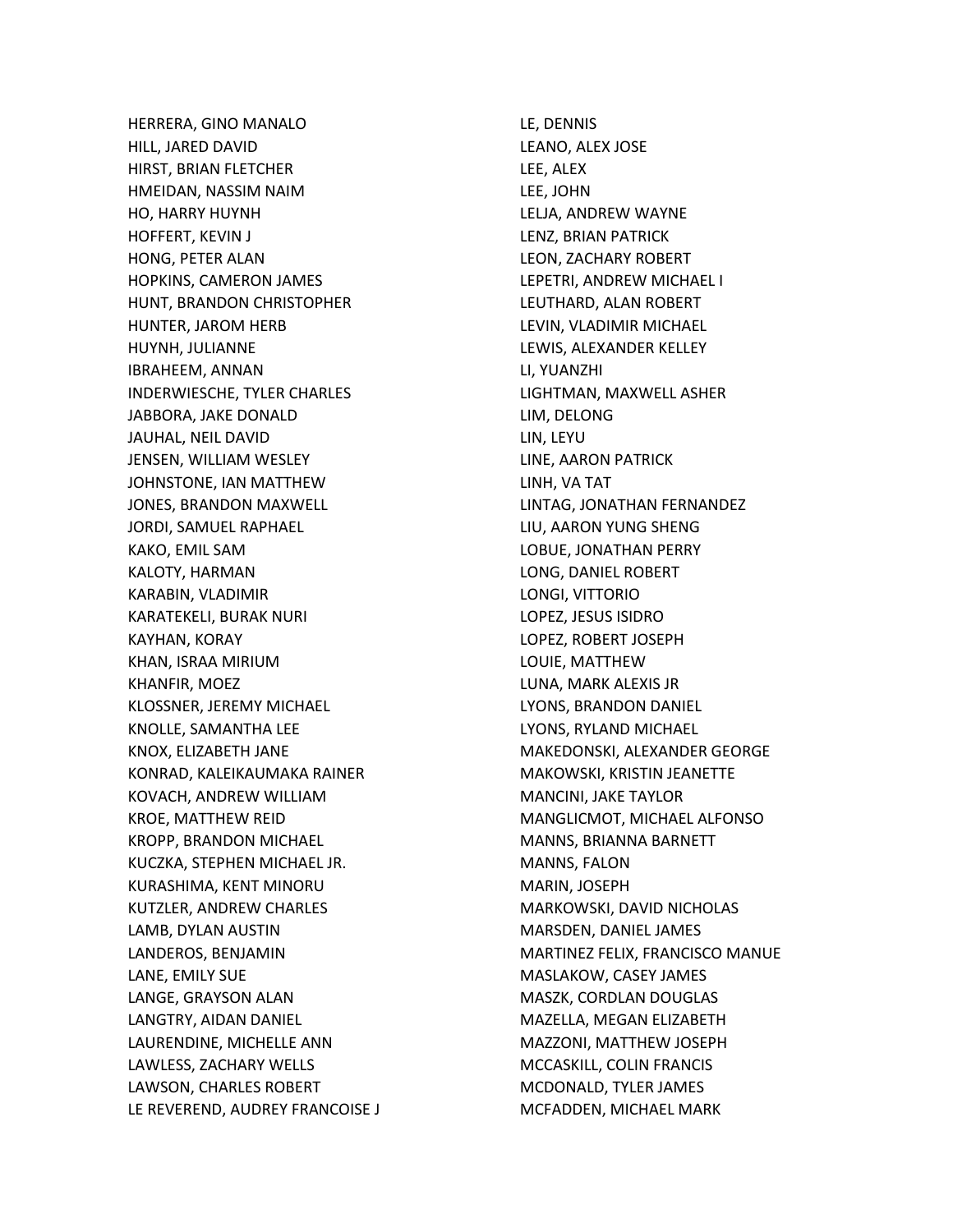MCFADDEN, TYLER J MCGRATH, KRISTINE ALEXANDRA MCKINNEY, KEVIN B MCQUEEN, COLLIN MICHAEL MEDRANO, ANTON VAN LAGRISOLA MESLER, NICHOLAS ROBERT MIGUEL, JETHRO MOGANNAM, CHRISTINE MICHELLE MOHAMED, LARA MOHAMMADIAN, AMAN MONICA, SALVATORE MARK I MONOV, VESELA H MONTOYA, MIKAYLA ROSE MORRIS, DEAN ANDREW MOSS, GREGORY WILLIAM MOURADIAN, AUSTIN EDWARD MOYA GARCIA, BEATRIZ MUDGE, ANGELA TAYLOR MURADAS Y VALINAS, JORGE ALEJAN NAOUR, JEREMY FRANCIS NAVARRO, JAVIER ELENES NELISSEN, TYLER FREDERICK NELMS, KEITH PATRICK NEUNZIG, IAN FREDERICK NEWCOMB, ROBERT CODY NEWELL, MAXWELL STANLEY NGUYEN, CHRISTINA NGUYEN, DUC MINH NGUYEN, TOAN DUC NICKOVICH, AARON EASTON NOURIBOSHEHRI, SETAREH O'BRIEN, HUGH MICHAEL V OCAMPO, CESAR A. OHANIAN, VAHE SABAH OHLER, ERIC M OPAZO, MICHAEL ORANDLE, ZOE ANN ORGEL, JONATHAN ALBERT ORTEGA, VICTOR MANUEL ORTON, CLARE CATHERINE GRAY OSBORNE, STUART RYAN OZSUCA, BUSE PADILLA GALINDO, DANIEL PADILLA, EDWARD ADRIAN PAHUA ARANGO, EDGAR ALONSO

PAKOSTA, CHRISTOPHER RYAN PALLOTTO, ANGELO ANTHONY III PANDURO SUAREZ, LAURA CAROLINA PATE, ANDRE MUHICH PATERNITI, MATTHEW JOHN PENANO, JACLYN S PENNE, AARON EUGENE PERAZA, ALEJANDRO PERRI, CHRISTOPHER JACOB PERRUCCI, JASON PATRICK PHUNG, NATHAN H PINEDA, ROMMEL CHRISTOPHER PIPITONE, EDWARD CHARLES PLUNKETT, JOSHUA HUNTER POCHE, JEREMY MICHAEL POLISKA, ANDREW MICHAEL POON, PATRICK PRIEGO, GUADALUPE YADIRA QAFITI, SAMIR NAZEH QUAN, DAVID RAMIREZ, ERICK RAMIREZ, RICARDO JR. RASCHE, MADELEINE JEAN REARDON, RACHEL ANN REHA, CHRISTIAN ANTONIO REINICKE, GARRETT JOSEPH RENFREW, MICHAEL OLIVER REY, MACARENA MARCELA REYES, KARL CAMEROS RHOADES, BLAKE MICHAEL RIBBY, KEVIN MICHAEL RILEY, DAVID MICHAEL RISSER, ANDREW RIVERO, RICARDO RODRIGUEZ, DAVID NICANOR RODRIGUEZ, EDUARDO ALBERTO RODRIGUEZ, JESUS JAIME RODRIGUEZ, MARIO ALBERTO ROLLINS, AARON DAVID ROMERO, FERNANDO ISRAEL ROONEY, KEVIN ANTHONY ROSENBLOOM, MATTHEW STEVEN ROSENE, LEO JOSEPH I RUNDELL, JORDAN WELLS SABA, YACOUB GHASSAN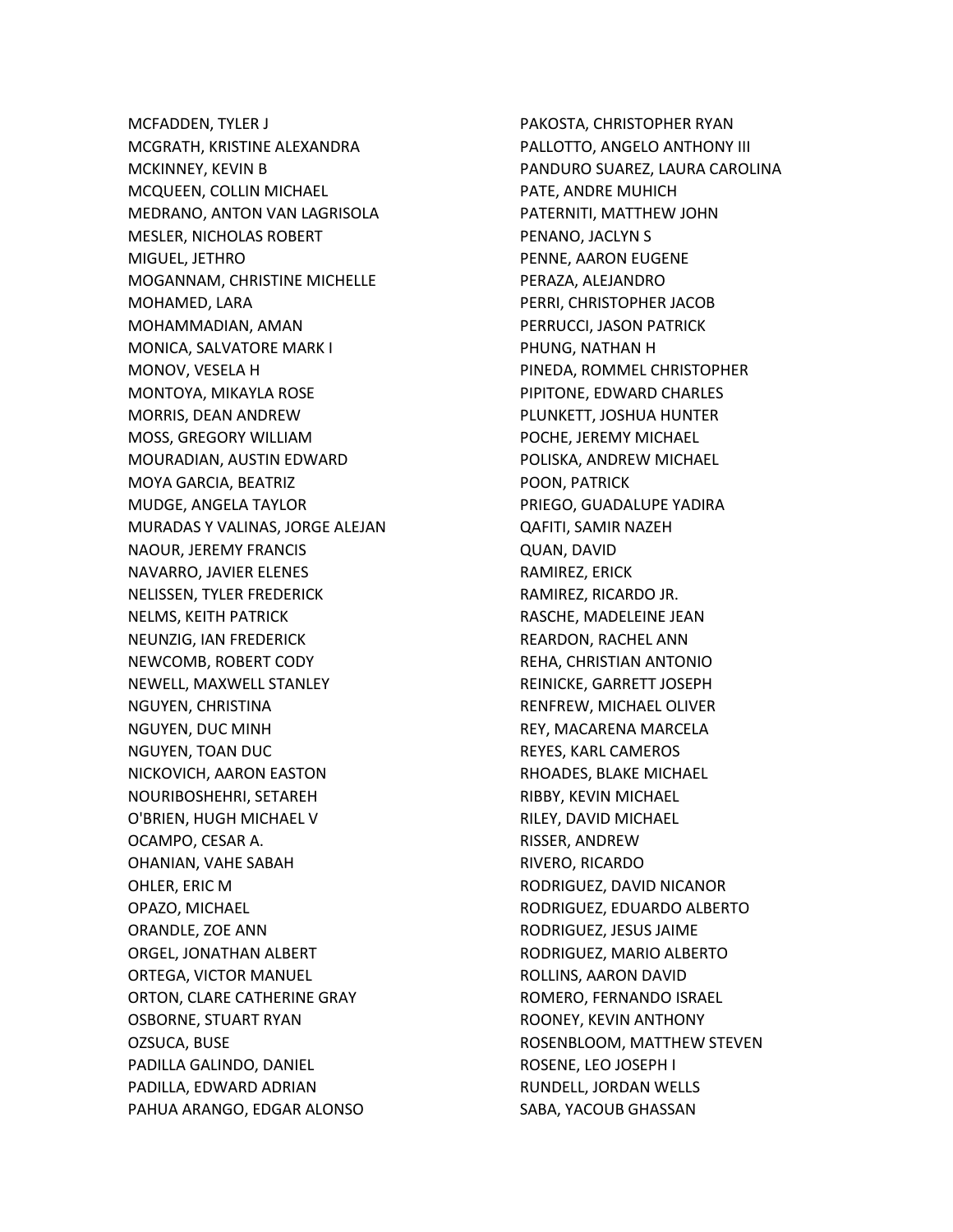SADEQUE, TASNEEM SALIM, TANZEEM BIN SALVINO, MATTHEW PAUL I SANTA CRUZ, BENJAMIN MURILLO SANTOS, GABRIELLE HOLLEY SANTOS, KENNETH AGUILAR SAVITT, ANTHONY ALEXANDER SAYSANAPANYA, SAHATHEP SCAGGS, DALLAS MICHAEL SCHAFFER, KRISTOPHER SHOU I SCHAUBEL, DYLAN KURT SCHELLENGER, KYLE JOSEPH SCHMIDT, ANDERS ABILDGAARD SCHMIDT, KATHERINE MIDORI SCHUTZ, DENVER JAMES SCOLAVINO, JESSE MARIE SCURLOCK, RYAN STEVEN SEARS, MARSHALL RICHARD SELIGA, KARA NICHOLLE SHELDON, MATTHEW FRANCIS SHEWCHUK, KAYLA JALYN SIERRA, PAUL EDUARDO SINGLEY, MICHAEL PHILIP SKINNER, CARA ELIZABETH SMITH, DREW ALAN SMITHWA, NAOMI LEE SNYDER, BRANDON SHELBY SOKOLOVA, ALICE ALEXANDER SOLOMAKOS, AYRON P. SOLOMON, JACOB RYAN STANLEY, ROBERT MATOY IV STANZIONE, KEVIN NICHOLAUS STEVENSON, KYLER GRAHAM STEWART, IAN MICHAEL STEWART, LAURA ANN STODULSKI, RICHARD J. STULL, RYAN CHRISTOPHER SULLIVAN-MADRIL, MATTHEW MICHAE SUTHERLAND, CARMEN DIANE SVEHAUG, ALAN REIDAR JR SWEARINGEN, ERIC TROY T'KANCHI, PEDRAM JASPER TANTIPANICHAPHAN, KASIDECH TAQI, MAHMOOD MOHAMMED TASEV, PETAR

TEGLEY, HEATHER MARIE TER VEER, SIERRA HERRANEN THAI, BRIAN SHENG THOMPSON, NICHOLAS ALLEN TIEU, ISABELLA TIMM, ALEXANDER SCOTT TINER, CHANCE AUSTIN TLEIMAT, OMAR TON, LINH DU TORWAL, LUCAS J. TRAN, LEON SI TRANG, QUAN PHU TSUBOTA, KOREY TRAVIS TUCKER, BRADLEY VICTOR TULEY, ADAM RONALD TUNISI, ABDULAZIZ SALEH TURKMANI, MOJTABA TURNER, MIRANDA JULIANNE TWOMEY, JACK WILLIAM URICH, CRAIG ANDREW VALDEZ, JAMES FRANCIS ALMADEN VALLES, DERECK MICHAEL VANDEWIELE, DANIEL LOUIS VARA, BRANDEN RAY VERDUZCO, MARIO CESAR JR VEYVERIS, MASON VILLA, SAWYER NEAL VILLALON, ARJAY FERNANDEZ VIVEROS, DANIEL VO, NGUYET THI ANH WALKER, JAMES HERSCHEAL WALLACE, KYLE PATRICK WALSH, KEITH DEVEREUX WARNER, KEVIN SHAUN WARSTADT, DANIEL BLAKE WEBER, ALEXANDER JOHN WEBSTER, TAYLOR MORGAN WEST, STEPHEN KIRBY WHITE, LINDSAY KAREN WIEDEMEIER, MATTHEW MARK WILLIAMS, CHELSEA HAILEY WILLIAMS, KYLE CHRISTOPHER WILMOTH, JASON LAMAR WILSON, JAMES BURNETT III WINTER, KRISTI LEE